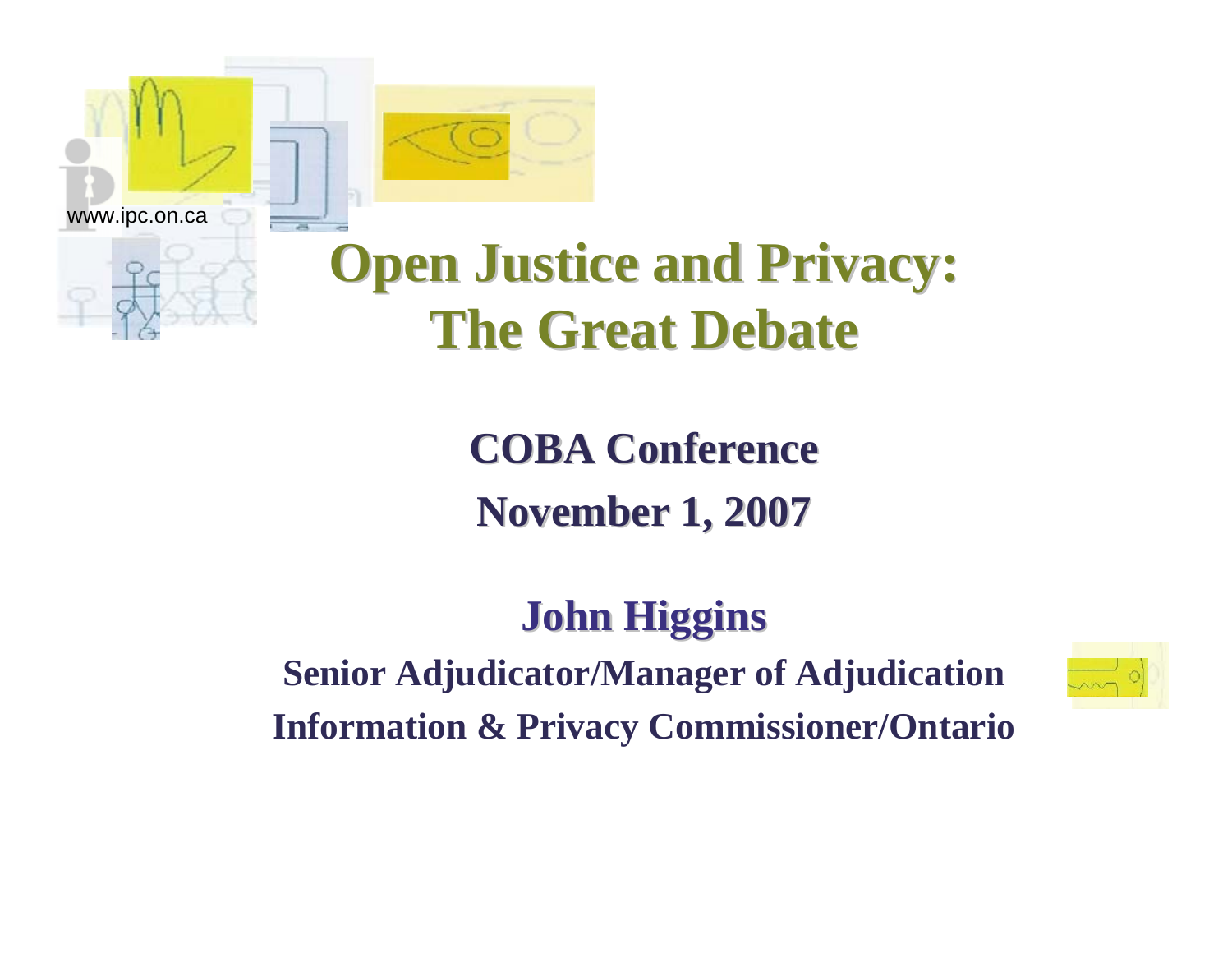# **FIPPA – Scope and Purpose**

- *Freedom of Information and Protection of Privacy Act* (FIPPA or the *Act*) applies to tribunals named as "institutions" by regulation
- applies to broad spectrum of tribunals -- OLRB, LLBO, OHRC, disciplinary bodies, etc.
- FIPPA purposes include access and privacy protection – s. 1
- FIPPA preserves litigation access and subpoena rights (s. 64)
	- prevails over confidentiality provisions in other Acts unless specifically noted (s. 67)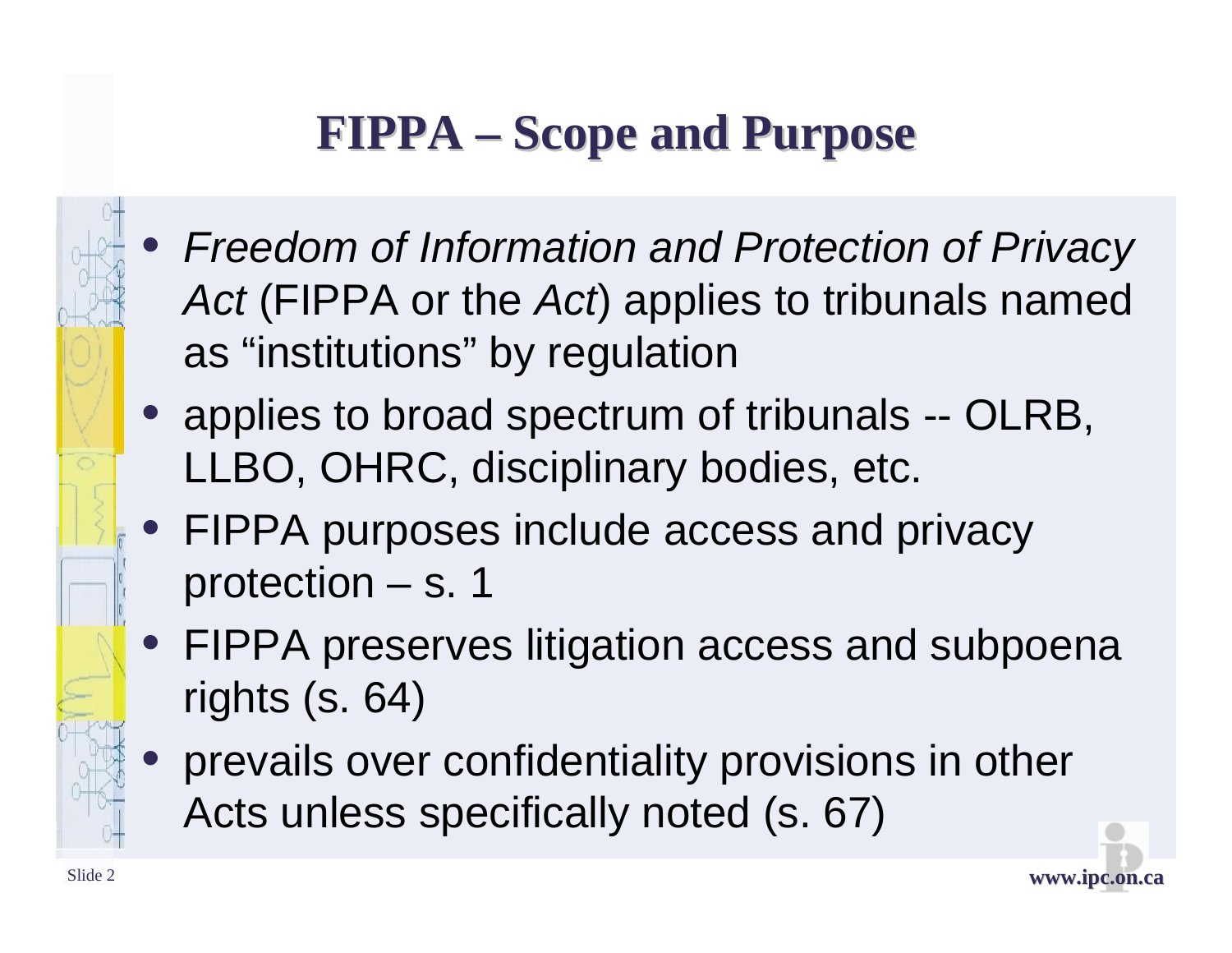### **FIPPA and Courts**

- Court records not subject to FIPPA (P-994)
- openness rules in *Courts of Justice Act* s. 135 (hearings) and 137 (paper records)
- s. 136 prohibits photography or recording of court proceedings
- electronic access to court records a complex matter – not settled in Ontario
- tribunals not subject to these rules and usually subject to FIPPA

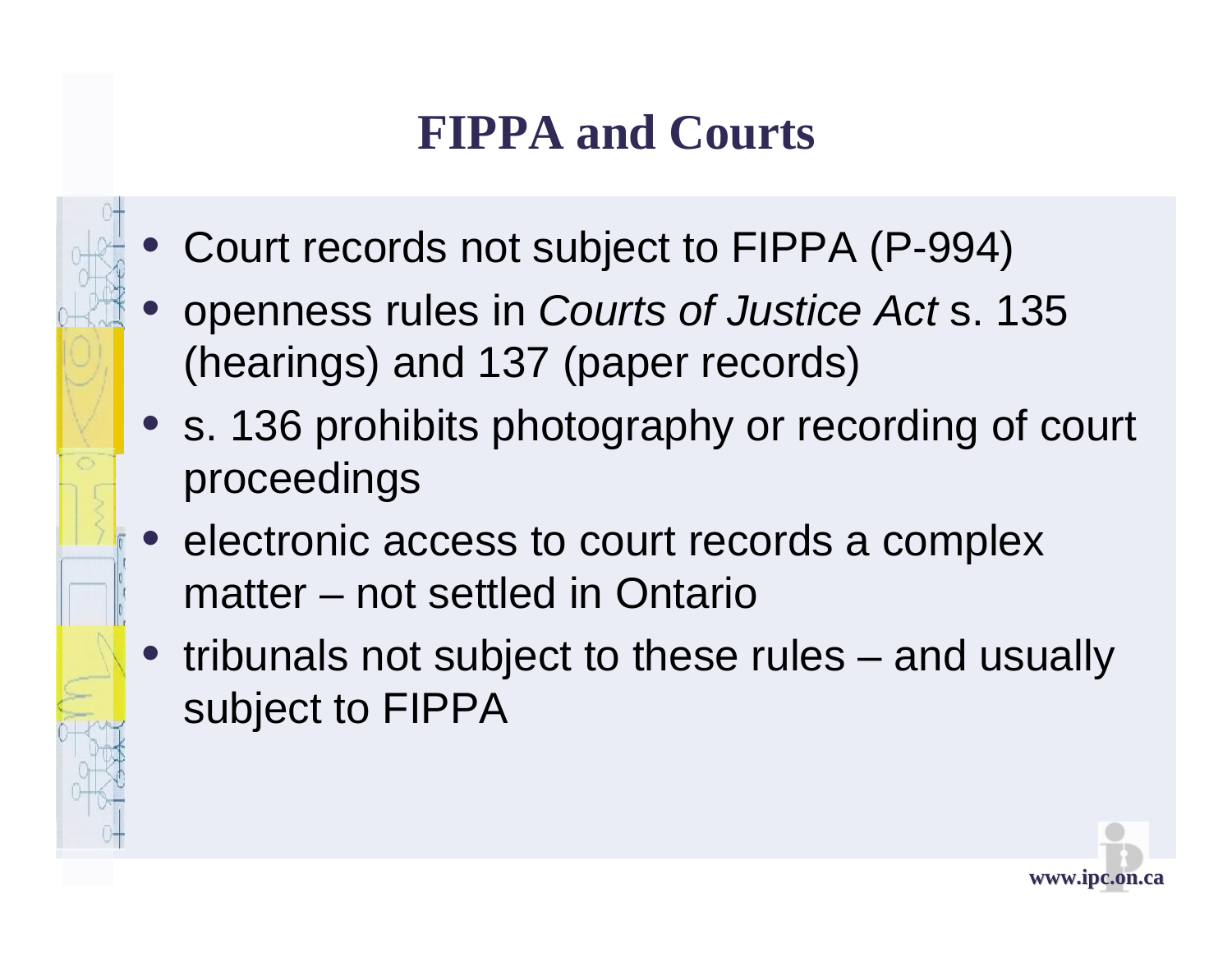# **FIPPA and Tribunals FIPPA and Tribunals**

- access under FIPPA independent of tribunal's own disclosure mechanisms/SPPA (Order 53)
- disclosure of personal information in existing tribunal practices may contravene FIPPA rules
- privacy issues can come up in two ways: (1) in an access request: privacy exemptions (s. 21(1) and 49(b))
	- (2) unilateral disclosures of personal information  $(s. 42)$  – e.g. in tribunal reasons
	- different rules in the two situations exemptions and privacy rules operate separately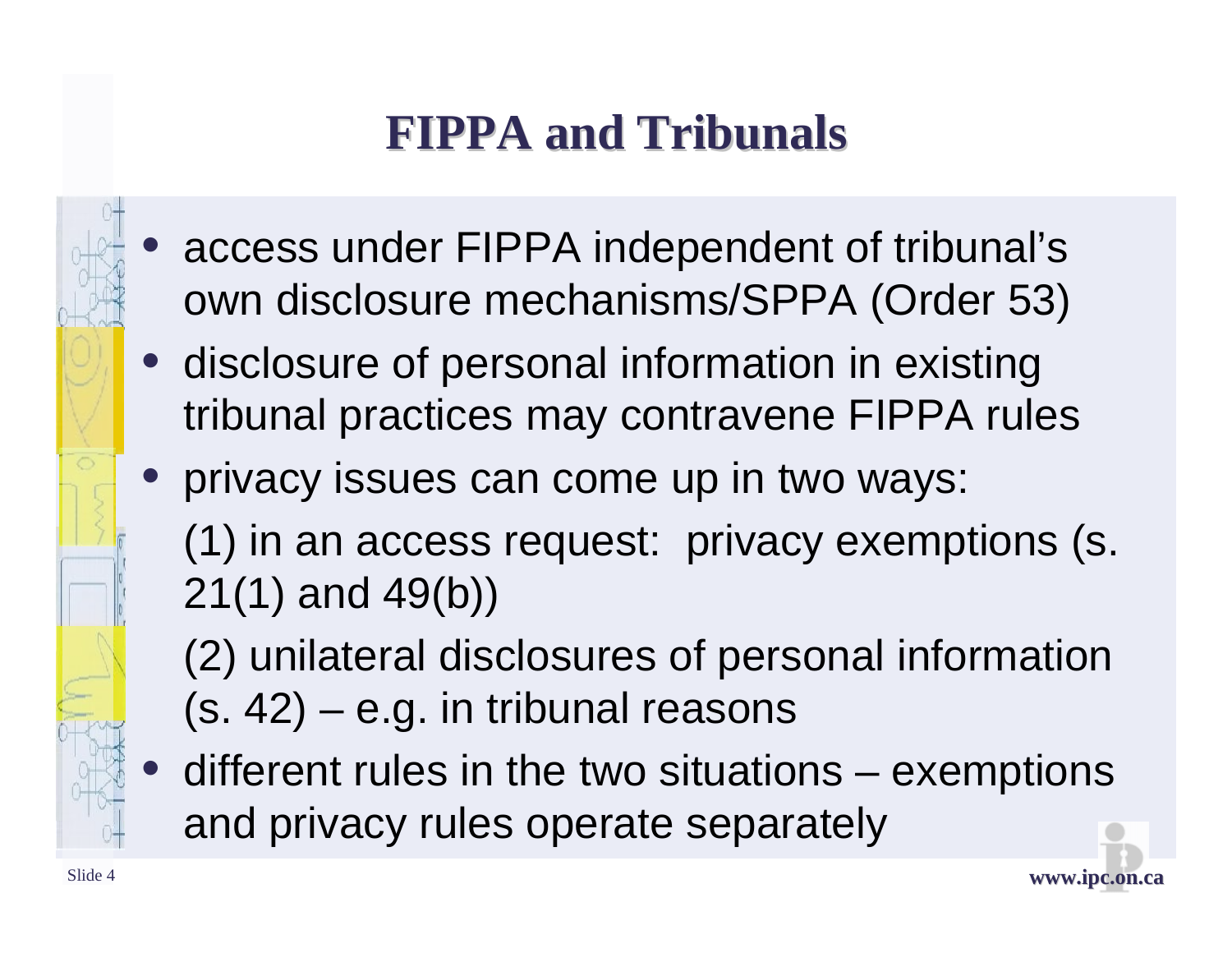### **Personal Information Personal Information**

- defined in s. 2(1)
- recorded information about an "identifiable individual"
- generally excludes information about professional, business or official capacity
- p.i. if "reasonable" to expect individual may be identified – *Pascoe* [2002] O.J. No. 4300 (C.A.)
- excluding identifiers such as name, address, telephone number can mean information is no longer personal information – FIPPA privacy exemptions and rules don't apply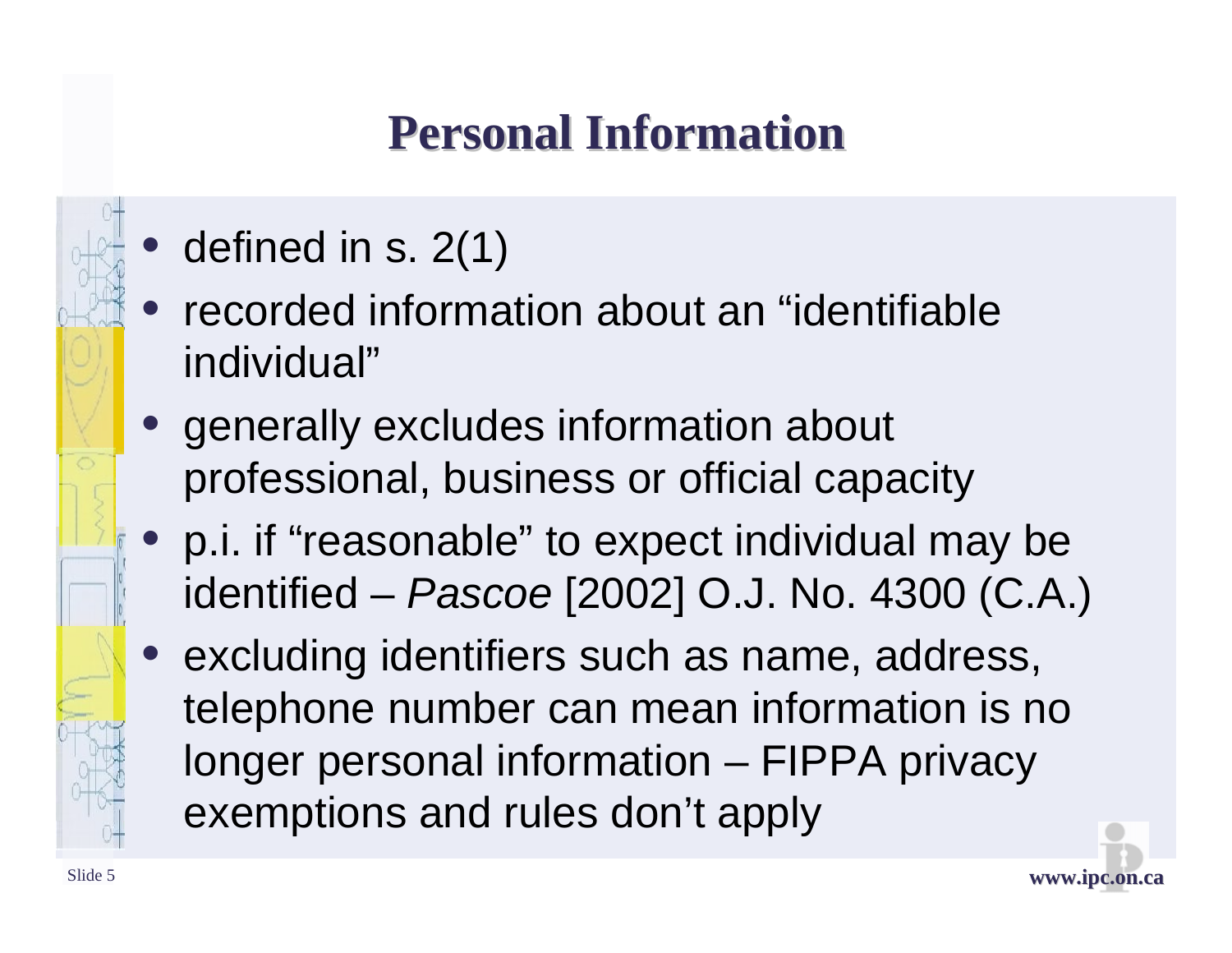### **Privacy Rules Privacy Rules**

- Part III of *FIPPA*
- these rules apply to unilateral disclosures *i.e.*  **not** in the context of an access request
- do not apply to personal information maintained for the purpose of creating a record that is available to the general public  $-$  s. 37
- personal information must be maintained expressly for this purpose for this exclusion to apply (see IPC Privacy Investigation Report PC-990034-1)

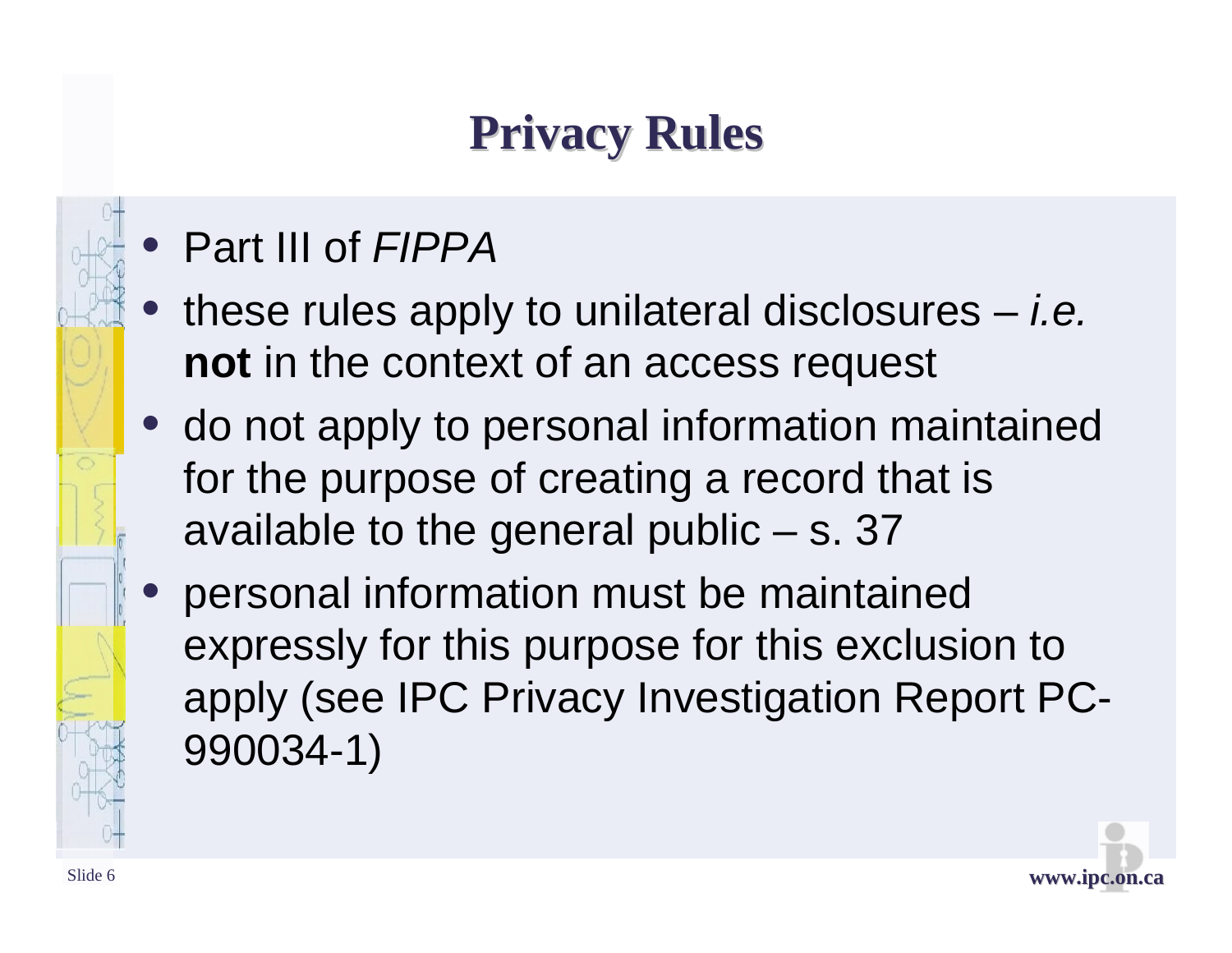### **Disclosure – Privacy Rules**

- disclosure governed by section 42
- prohibits disclosure of personal information with a list of exceptions:
- $\blacktriangleright$  consent: (s. 42(1)(b))
- ¾comply with federal or provincial legislation (s. 42(1)(e)) – statute expressly requires disclosure (IPC Privacy Investigation Report I93-023P)
- ¾original or "consistent" purpose: disclose for same purpose for which originally obtained or compiled OR "consistent" purpose (s. 42(1)(c))

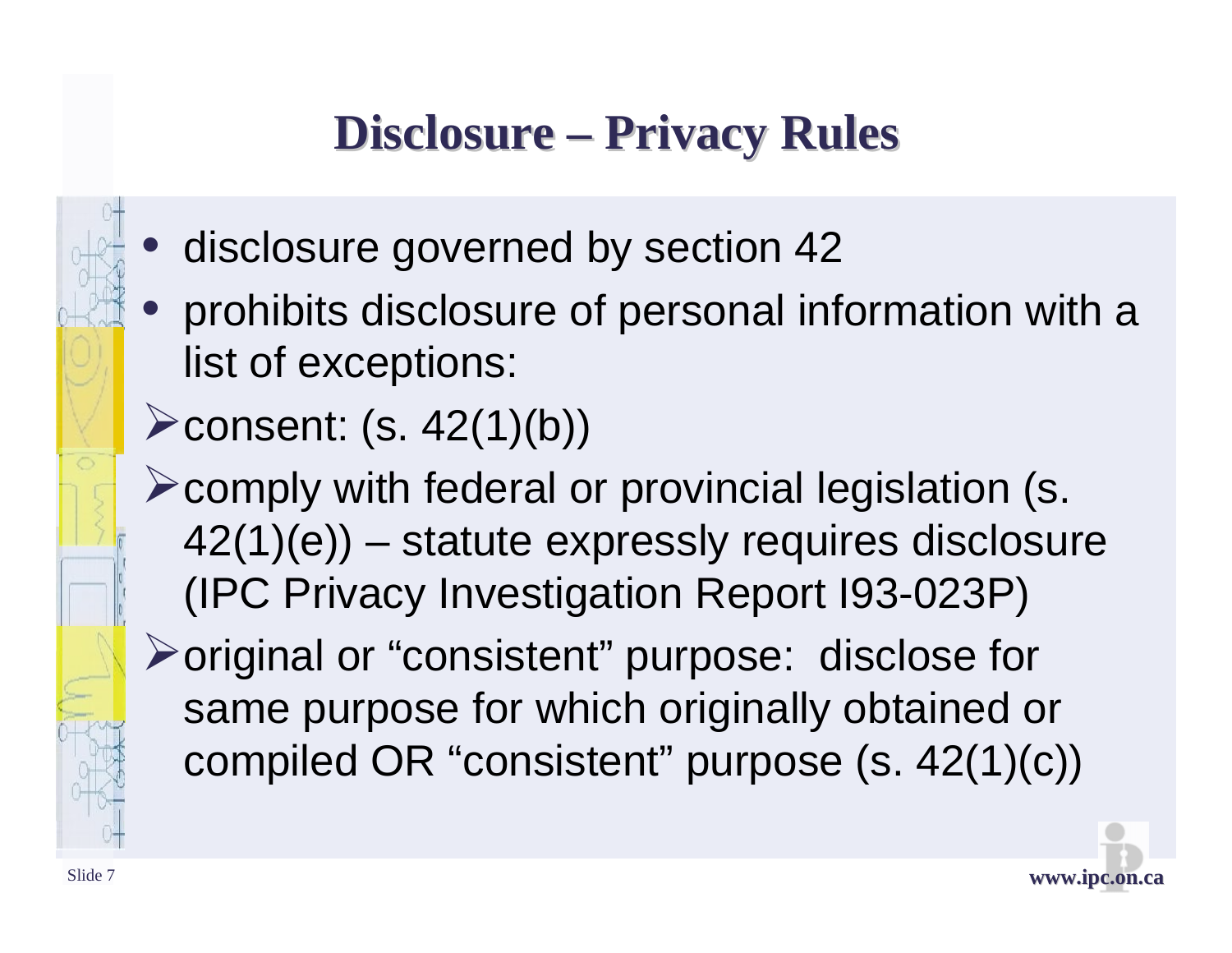# **"Consistent Consistent"purpose purpose**

- where information directly collected consistent purpose "only if the individual might reasonably have expected such a disclosure" (s. 43)
- impact of notice?
- may be relevant in cases involving protection of the public – *i.e.* disciplinary matters, etc.
- not the subject of any investigation reports involving tribunal disclosure practices
- could be the subject of a future report
- not reflected in s.  $21 \text{can't disclose in an access}$ request situation on this basis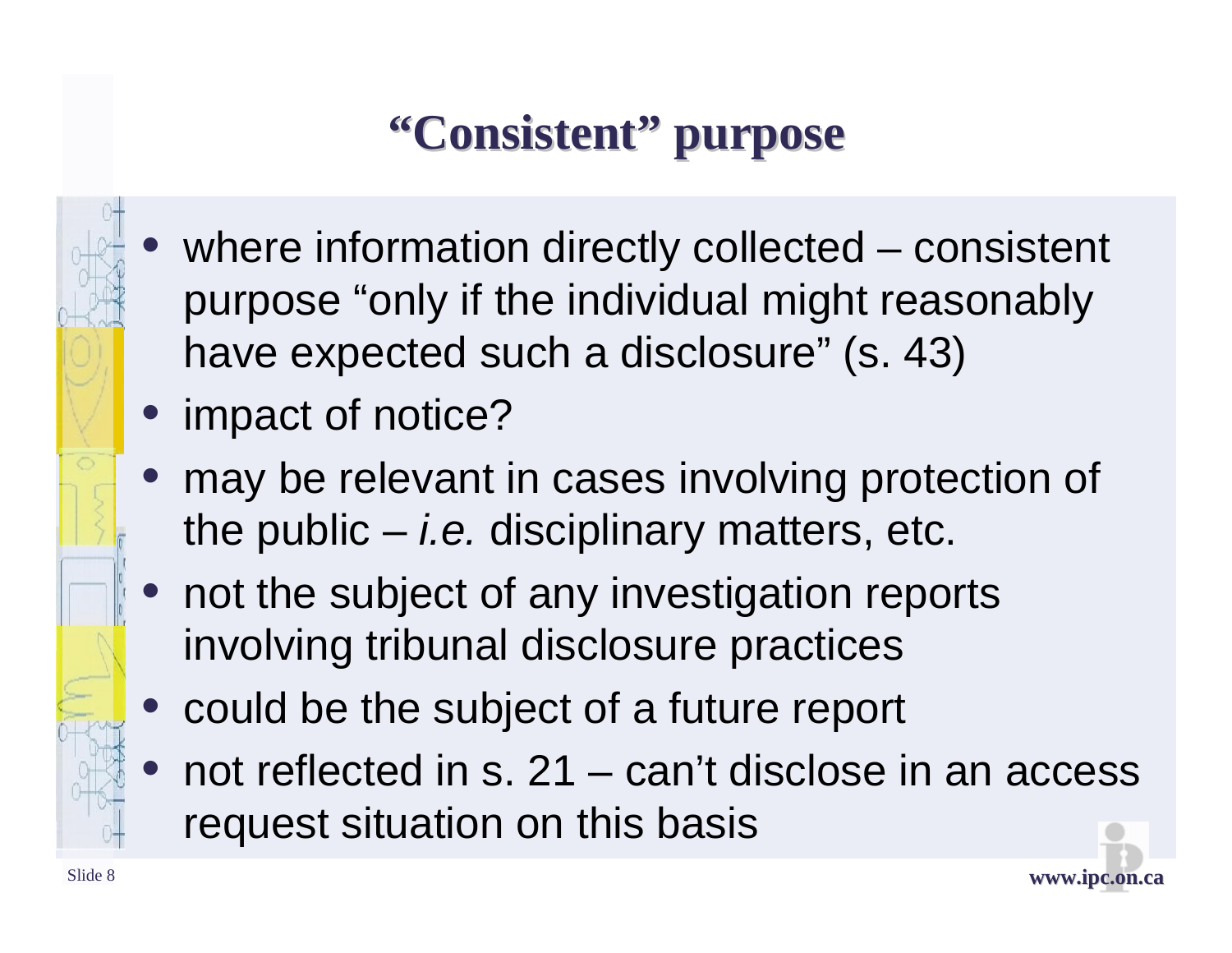#### **Disclosure – Access Requests**

- FIPPA creates right of access to records under "custody or control" of "institutions"  $-$  s. 10(1)
- if FIPPA applies, right of access only denied where an exemption applies (s. 10(1)(a)) or request is frivolous or vexations (s. 10(1)(b))
- two personal privacy exemptions:
- $\triangleright$ s. 21(1) personal information of others mandatory – can't disclose unless an exception applies
- $\triangleright$ s. 49(b) –own personal information discretionary – withhold to protect others' privacy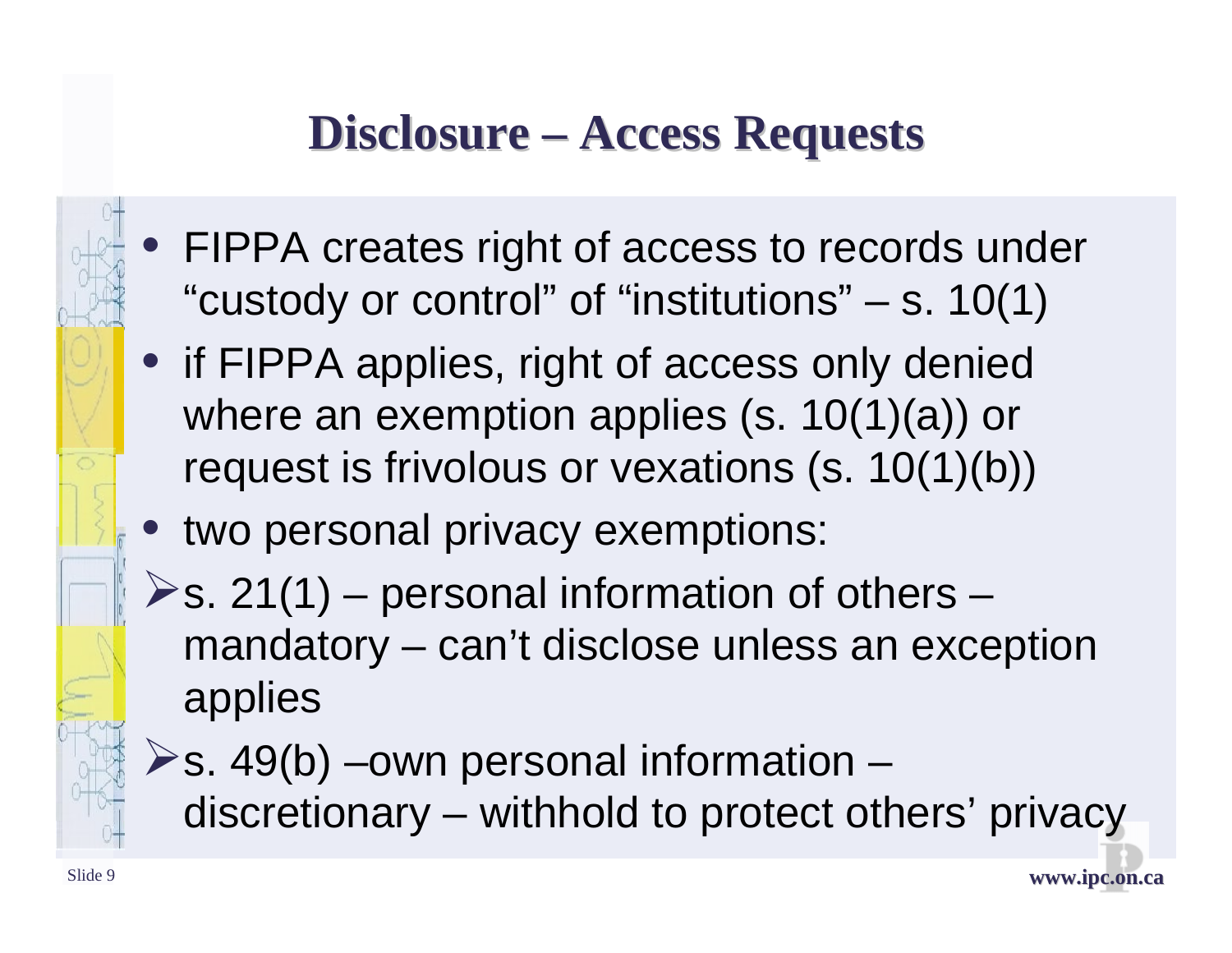### **Section 21 Section 21**

- exceptions to non-disclosure:
- $\blacktriangleright$  consent (s. 21(1)(a))
- ¾personal information collected and maintained specifically for public access (s. 21(1)(c))
- $\blacktriangleright$  expressly authorized by statute (s. 21(1)(d))
- $\triangleright$  not an unjustified invasion of personal privacy:
- $\checkmark$  sections 21(2), (3) and (4) all offer assistance in assessing whether an unjustified invasion
- $\checkmark$  section 21(3) presumptions
- $\checkmark$  section 21(4) not an unjustified invasion
- $\checkmark$  section 21(2) factors to consider

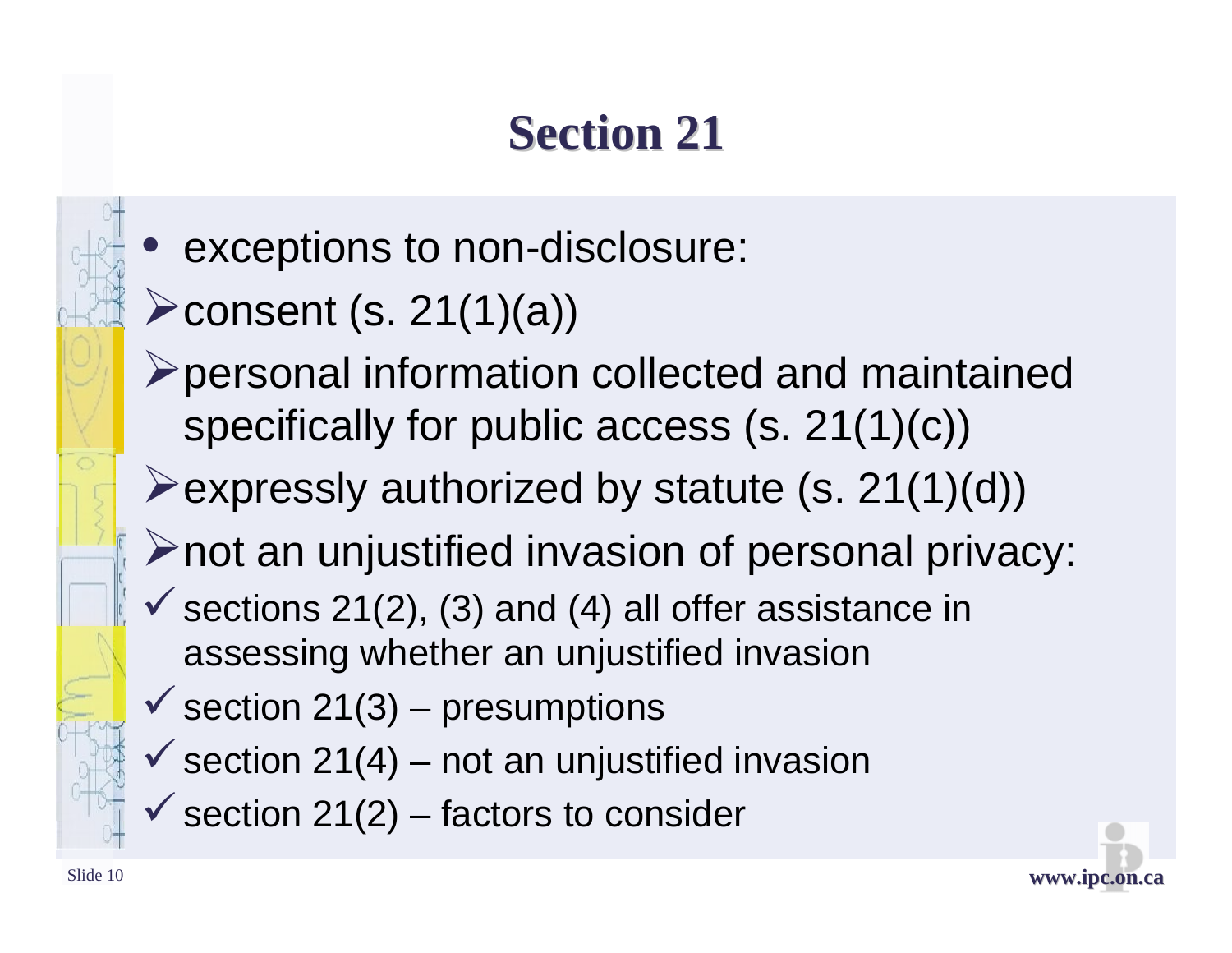### **Order PO Order PO-2109**

- request for weekly list of tenant's names, addresses, hearing dates, location of hearing – found to be p.i. and exempt under section 21
- postscript urged ORHT to review its policy of providing this type of information
- notes that MOU with requesters could not take precedence over the *Act*
- ORHT amended practices and began denying access to requests for p.i. in its files and decisions

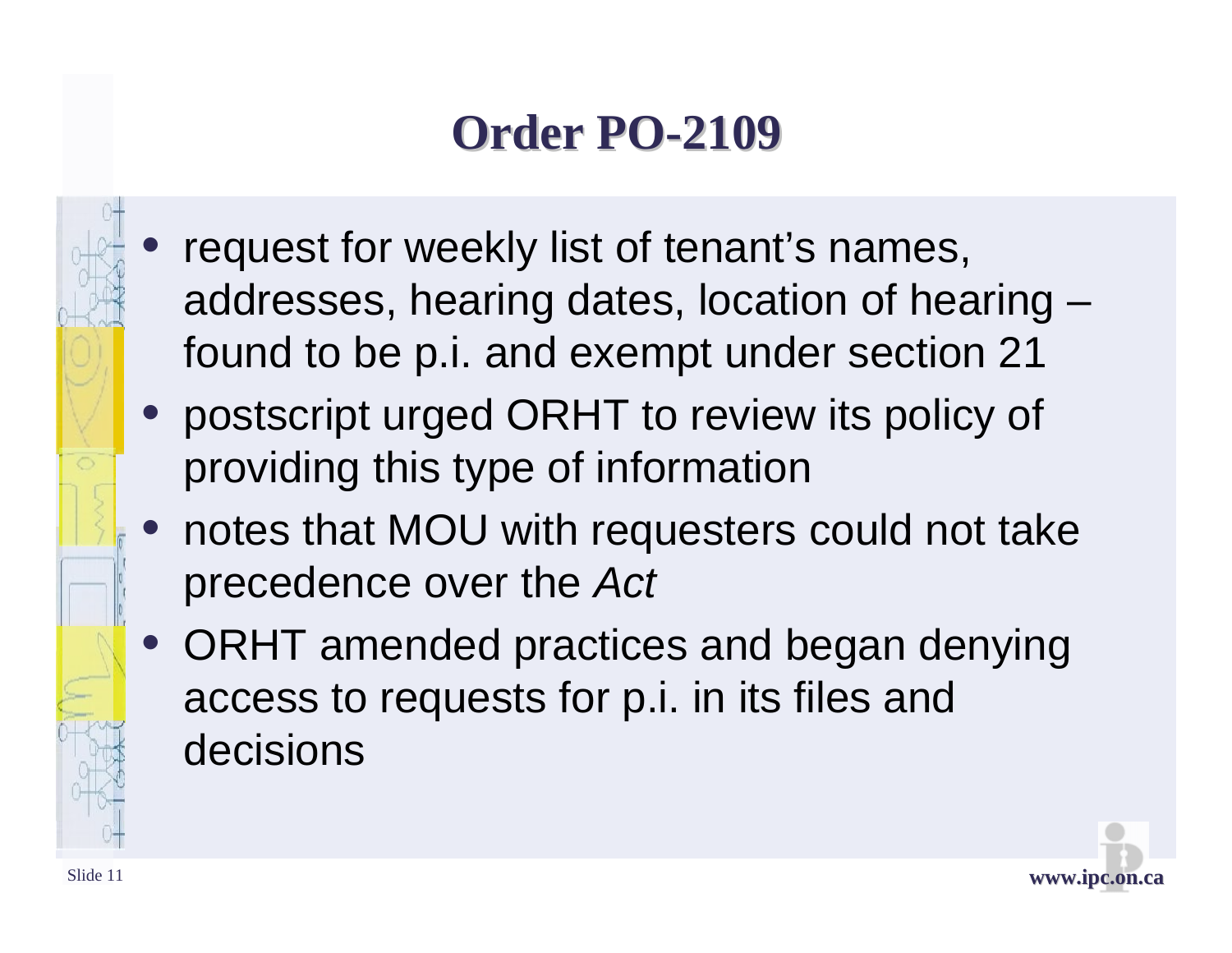### **Order PO-2265**

- tenant duty counsel program requesting "hearing" docket" information similar to the information in PO-2109
- case/file no. not p.i. by itself
- street address not p.i. without unit number in this case – unit number is p.i. – makes individuals identifiable
- names of tenants are p.i. presence on list discloses involvement in ORHT proceedings
- landlord names not p.i. (see also PO-2225) information in a business context

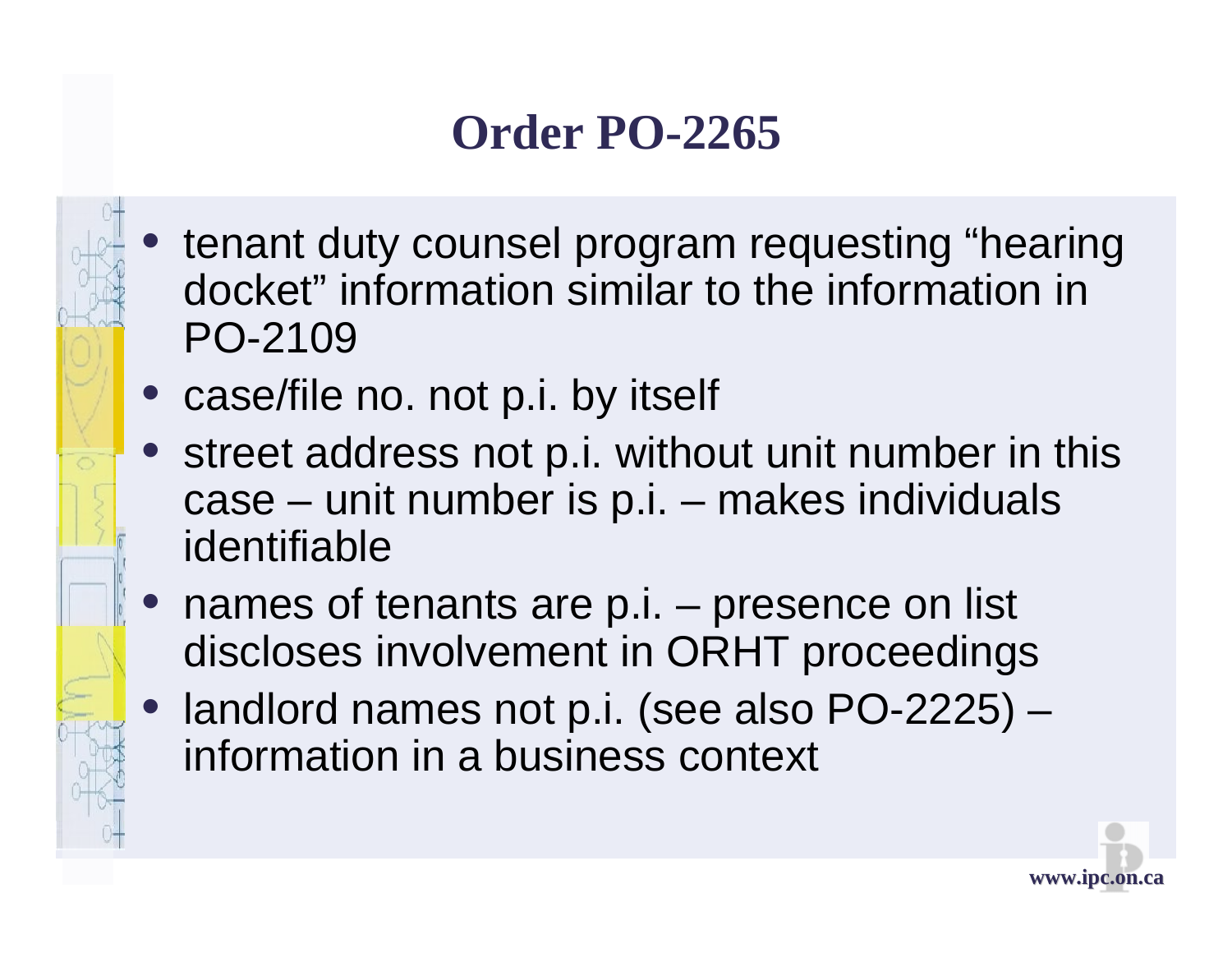# **PO-2265 (cont 2265 (cont'd)**

- p.i. not collected for public  $access 21(1)(c)$ exception inapplicable – SPPA argument re public hearing rejected – SPPA does not govern disclosure outside "actual hearings process"
- street address (without unit number), hearing date, hearing location and file number ordered disclosed – not p.i.
- disclosure of p.i. (name, unit number) an unjustified invasion of privacy – exempt s. 21(1)
- similar outcome in PO-2266 through PO-2269 slight variations in what was requested

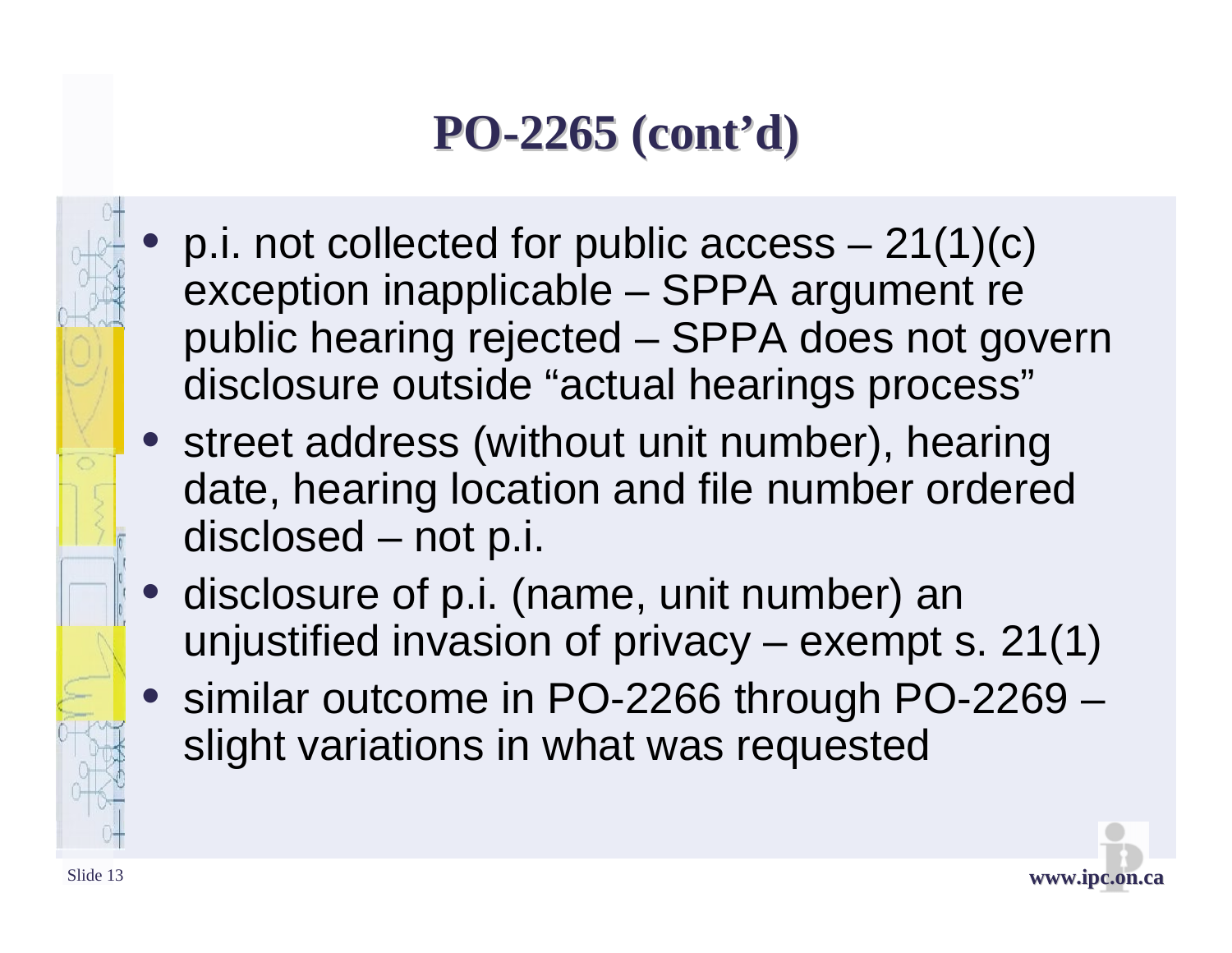### **Order PO-2511**

- request for a particular ORHT decision
- disclosed with severances for name, unit number and rent charges paid and owed – p.i./21(1)
- order: financial information not p.i. without unit no. – not about identifiable individual – ordered disclosed
- withheld personal information has no bearing on public scrutiny in this case  $(21(2)(a))$ ; info. is highly sensitive  $(21(2)(f))$  – name and unit number found exempt under s. 21(1)

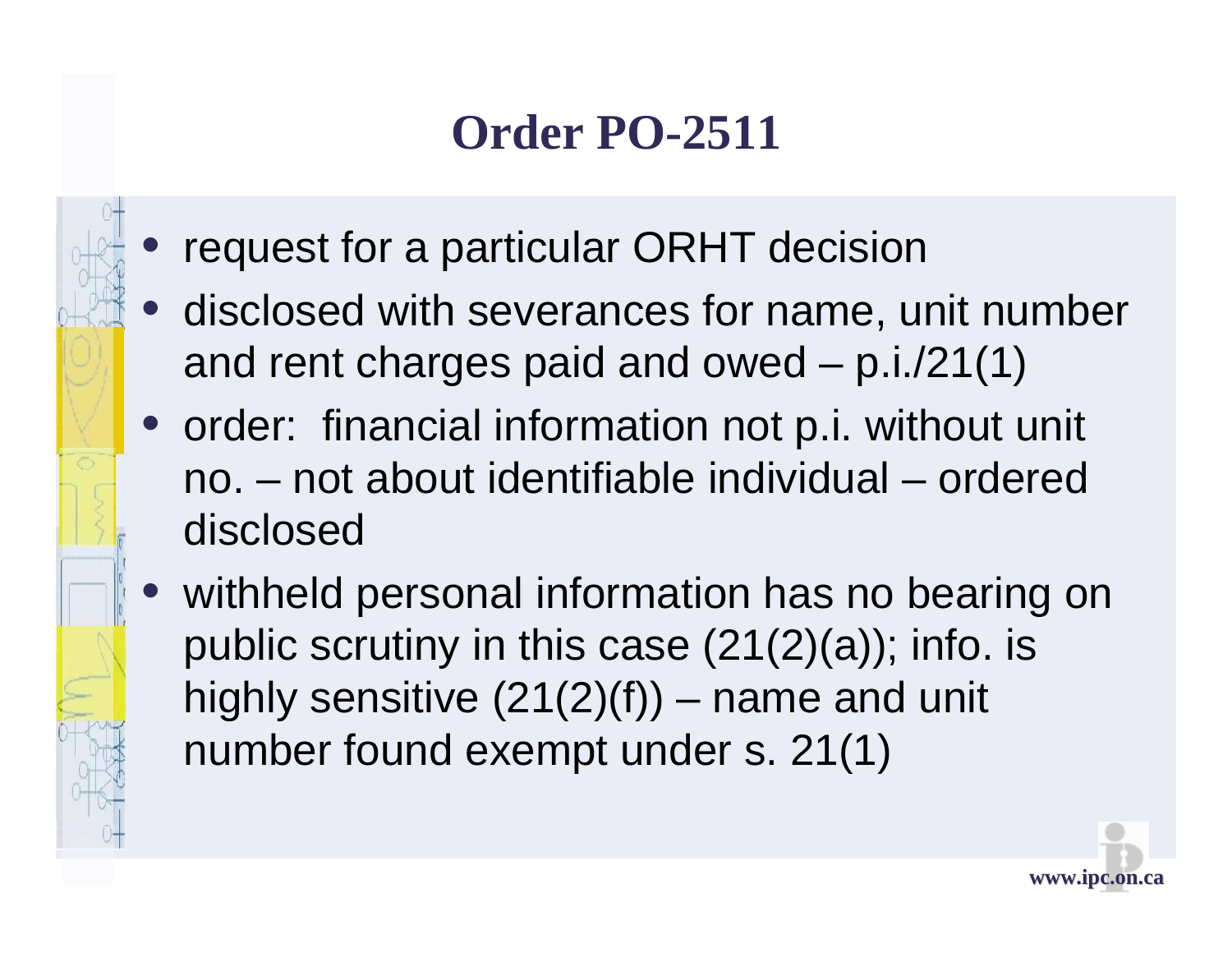### **PO-2511 (cont'd)**

- appellant argues public interest (s. 23) based on: ◆ need for orders *generally* to be available
- $\checkmark$  need for precedents
- $\sqrt{184(1)}$  *TPA SPPA* applies
- 9*SPPA –* provision for open hearings exception for intimate financial or personal matters
- $\checkmark$  does not require decisions to be available
- order: public interest met by disclosure that has already been given
- fact of an open hearing does not mean p.i. should have broad public availability in the decision, outside the context of the hearing

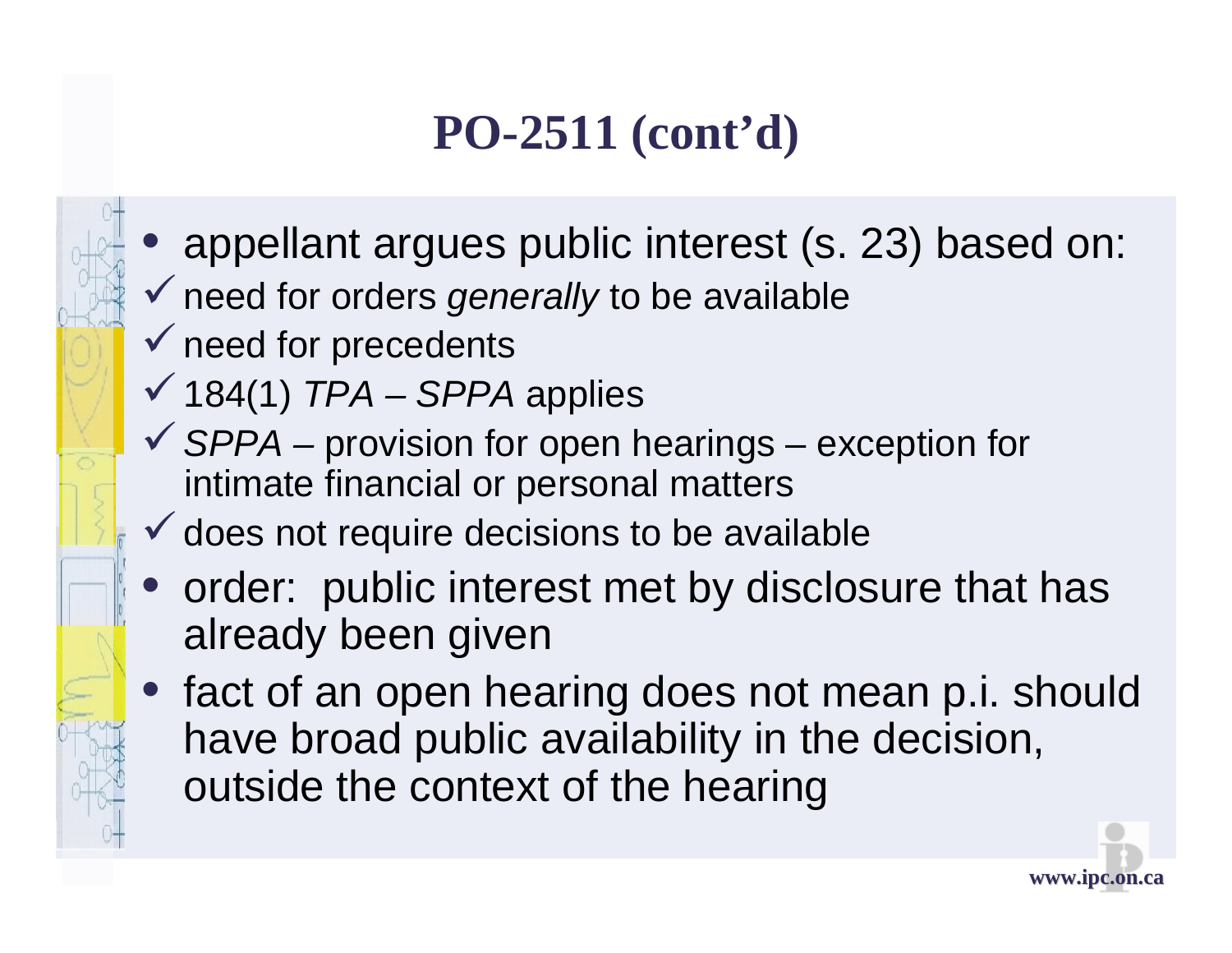### **PO-2511 (cont'd)**

- appellant argues need to obtain names to assess friv/vex arguments
- not an issue in this case so this argument rejected in this order
- constitutional argument re s. 96 courts based on *Reference re Residential Tenancy Commission* – argued under s. 23, no NCQ – decision was superseded by N.S. case [1996] 1 S.C.R. 186 – presumption of constitutionality
- postscript find ways of issuing without p.i. to make body of decisions available

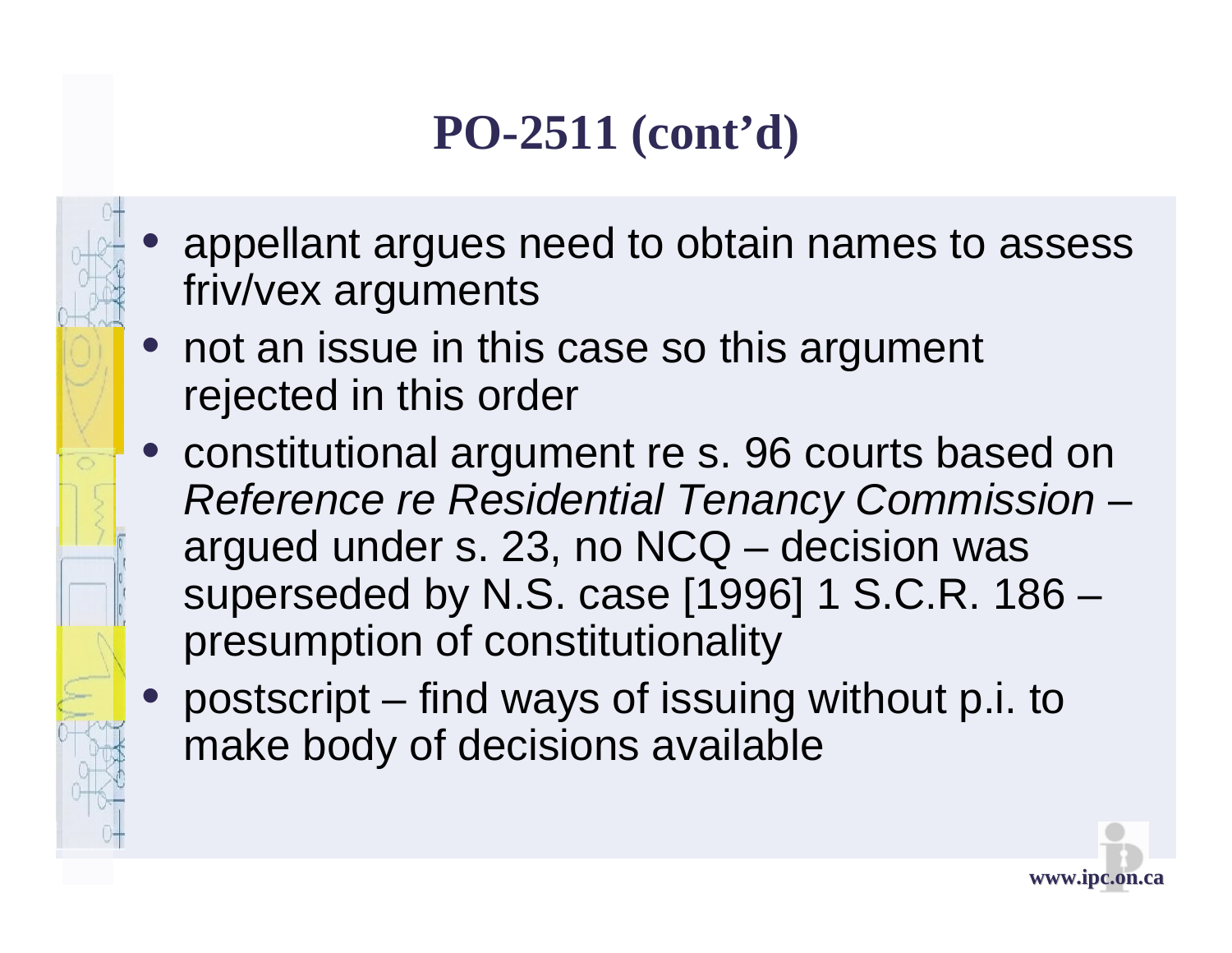#### **Order PO-2544**

- request for "hearing docket" information similar to PO-2265
- specific argument that *SPPA* ousts the *Act* re tribunal records
- argument rejected based on PO-2265 *SPPA*  applies to the hearing; *Act* applies re disclosure of p.i. in records outside the actual hearings process
- PO-2544 finding: no conflict between *FIPPA* and *SPPA* here – docket not part of hearings process
	- p.i. and s. 21 analysis same as in PO-2265